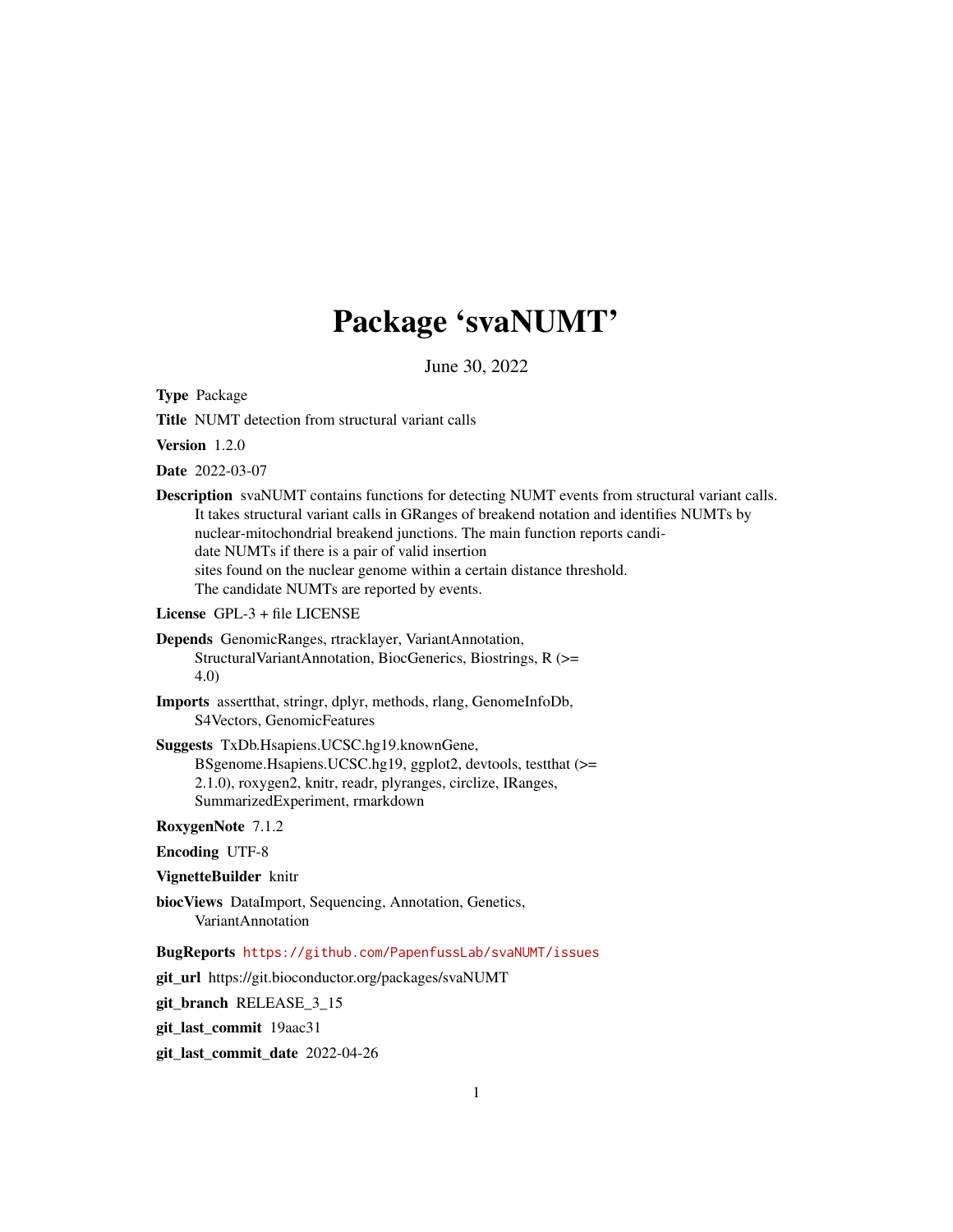Date/Publication 2022-06-30

Author Ruining Dong [aut, cre] (<<https://orcid.org/0000-0003-1433-0484>>) Maintainer Ruining Dong <lnyidrn@gmail.com>

## R topics documented:

| Index |  |  |  |  |  |  |  |  |  |  |  |  |  |  |  |  |  |  |  |  |
|-------|--|--|--|--|--|--|--|--|--|--|--|--|--|--|--|--|--|--|--|--|

numtDetect *Detecting nuclear mitochondria fusion events.*

#### Description

Detecting nuclear mitochondria fusion events.

#### Usage

```
numtDetect(
 gr,
 numtS,
  genomeMT,
 max_ins_dist = 10,
 maxgap\_num <i>S</i> = 10,min\_len = 20,
 min.Align = 0.8)
```
### Arguments

| gr                     | A GRanges object                                                                                                                                                      |
|------------------------|-----------------------------------------------------------------------------------------------------------------------------------------------------------------------|
| numtS                  | A GRanges object of known NUMT sites.                                                                                                                                 |
| genomeMT               | A genome object of the mitochondria.                                                                                                                                  |
| $max_{i}$ max_ins_dist | The maximum distance allowed on the reference genome between the paired<br>insertion sites. Only intra-chromosomal NUMT events are supported. Default<br>value is 10. |
| maxgap_numtS           | The maximum distance allowed betweeen the insertion sequence loci and known<br>NUMT <sub>s</sub> .                                                                    |
| min_len                | The minimum length allowed of the insertion sequences. Default value is 20.                                                                                           |
| min.Align              | The minimum alignment score allowed between the insertion sequence and MT<br>genome.                                                                                  |

<span id="page-1-0"></span>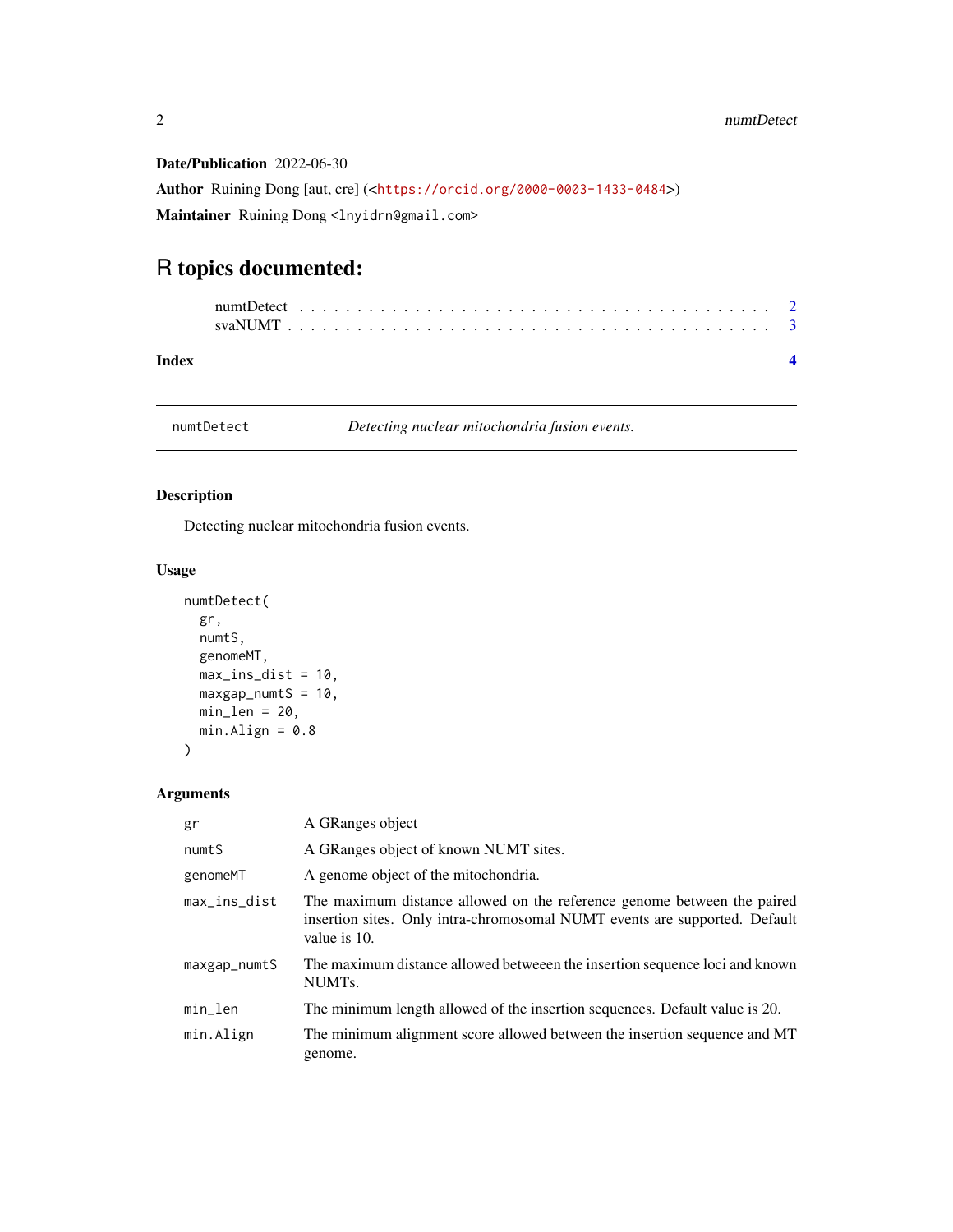#### <span id="page-2-0"></span> $s$ vaNUMT  $\overline{3}$

#### Details

Nuclear mitochondrial fusion (NUMT) is a common event found in human genomes. This function searches for NUMT events by identifying breakpoints supporting the fusion of nuclear chromosome and mitochondrial genome. Only BND notations are supported at the current stage. Possible linked nuclear insertion sites are reported by chromosome in GRanges format.

#### Value

A nested list of GRanges objects of candidate NUMTs.

#### Examples

```
vcf.file <- system.file("extdata", "MT.vcf", package = "svaNUMT")
vcf <- VariantAnnotation::readVcf(vcf.file, "hg19")
gr <- breakpointRanges(vcf, nominalPosition=TRUE)
numtS <- readr::read_table(system.file("extdata", "numtS.txt", package = "svaNUMT"), col_names = FALSE)
colnames(numtS) <- c("bin", "seqnames", "start", "end", "name", "score", "strand")
numtS <- `seqlevelsStyle<-`(GRanges(numtS), "NCBI")
genome <- BSgenome.Hsapiens.UCSC.hg19::BSgenome.Hsapiens.UCSC.hg19
genomeMT <- genome$chrMT
numt.gr <- numtDetect(gr, numtS, genomeMT, max_ins_dist=20)
```
svaNUMT *svaNUMT: a package for NUMT detection*

#### Description

svaNUMT contains functions for detecting NUMT events from structural variant calls. svaNUMT contains functions for detecting NUMT events from structural variant calls. It takes structural variant calls in GRanges of breakend notation and identifies NUMTs by nuclear-mitochondrial breakend junctions. The main function reports candidate NUMTs if there is a pair of valid insertion sites found on the nuclear genome within a certain distance threshold. The candidate NUMTs are reported by events.

#### Details

For more details on the features of StructuralVariantAnnotation, read the vignette: 'browseVignettes(package = "svaNUMT")'